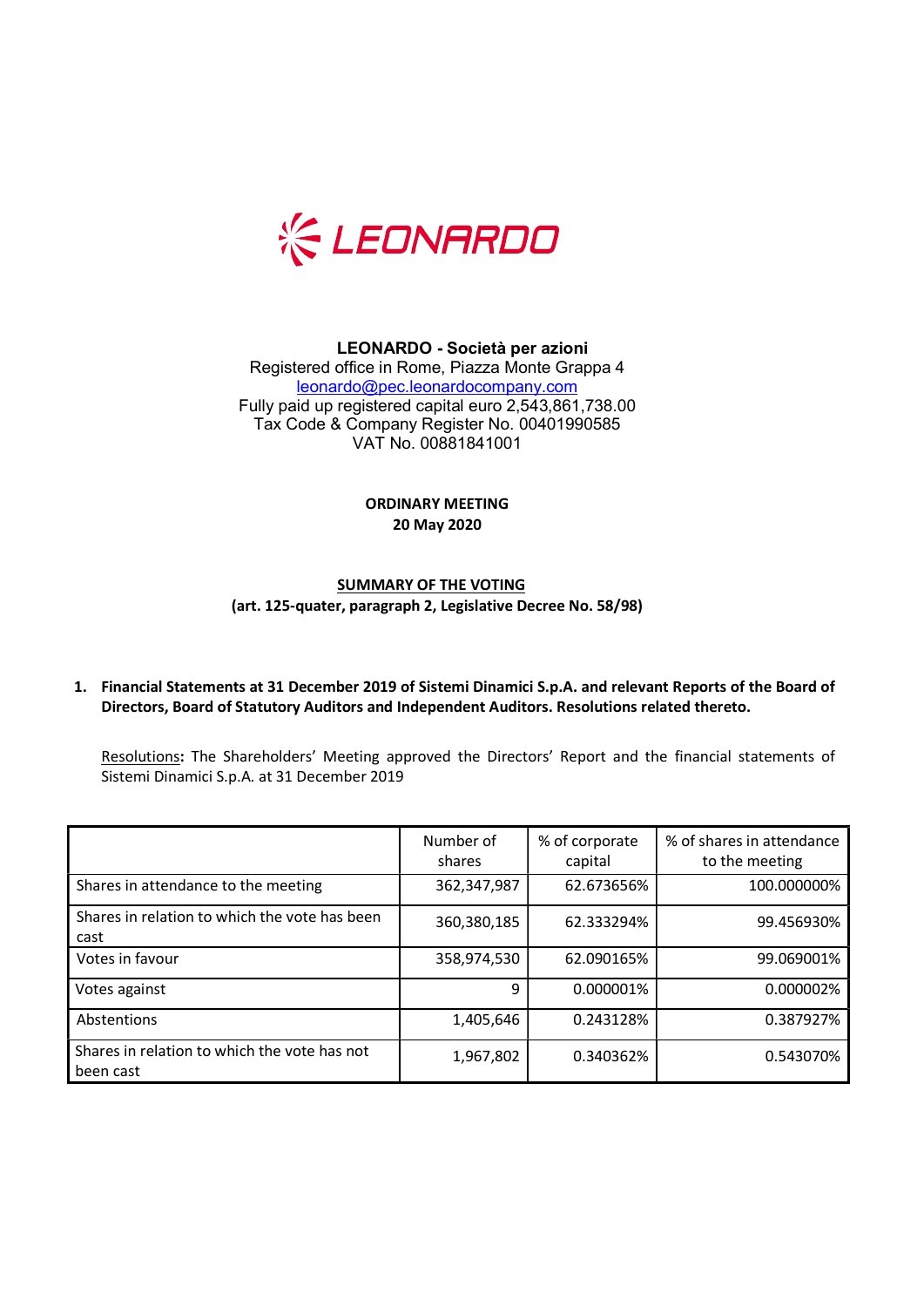2. Financial Statements at 31 December 2019 of Leonardo S.p.a. and relevant Reports of the Board of Directors, Board of Statutory Auditors and Independent Auditors. Resolutions related thereto. Presentation of the Consolidated Financial Statements at 31 December 2019.

Resolutions: the Shareholders' Meeting approved the Directors' Report on operations and the financial statements of Leonardo S.p.a. at 31 December 2019 and resolved to allocate the 2019 net profit of Euro 389,777,585.94 as follows:

- Euro 19,488,879.30 equal to 5% of the net profit, to legal reserve;
- Euro 0.14 as the dividend to be paid before tax, if any starting from 24 June 2020, with the exdividend date of coupon no. 11 falling on 22 June 2020 and the record date (i.e., the date in which shareholders are entitled to receive the dividend payment, pursuant to article 83-terdecies of Legislative Decree no. 58 of 24 February, 1998 and article 2.6.6, paragraph 2, of the Rules of the markets organised and managed by Borsa Italiana S.p.A.) falling on 23 June 2020; the foregoing is with reference to each ordinary share held and outstanding at the ex-dividend date, excluding own shares held in portfolio at that date, without prejudice to the regime of those actually assigned in the current financial year based on the incentive plans in force;

|  |  |  |  |  | • the residual as retained earnings. |
|--|--|--|--|--|--------------------------------------|
|--|--|--|--|--|--------------------------------------|

|                                                           | Number of<br>shares | % of corporate<br>capital | % of shares in attendance<br>to the meeting |
|-----------------------------------------------------------|---------------------|---------------------------|---------------------------------------------|
| Shares in attendance to the meeting                       | 362,347,987         | 62.673656%                | 100.000000%                                 |
| Shares in relation to which the vote has been<br>cast     | 360,380,185         | 62.333294%                | 99.456930%                                  |
| Votes in favour                                           | 357,710,005         | 61.871445%                | 98.720020%                                  |
| Votes against                                             | 37,759              | 0.006531%                 | 0.010421%                                   |
| Abstentions                                               | 2,632,421           | 0.455318%                 | 0.726490%                                   |
| Shares in relation to which the vote has not<br>been cast | 1,967,802           | 0.340362%                 | 0.543070%                                   |

# 3. Determination of the number of members of the Board of Directors.

Resolutions: The Shareholders' Meeting approved the proposal, submitted by the Shareholder Ministry of Economy and Finance to set the number of the Directors at twelve.

|                                                       | Number of<br>shares | % of corporate<br>capital | % of shares in attendance<br>to the meeting |
|-------------------------------------------------------|---------------------|---------------------------|---------------------------------------------|
| Shares in attendance to the meeting                   | 362,347,987         | 62.673656%                | 100.000000%                                 |
| Shares in relation to which the vote has been<br>cast | 360,492,559         | 62.352731%                | 99.487943%                                  |
| Votes in favour                                       | 359,986,282         | 62.265162%                | 99.348222%                                  |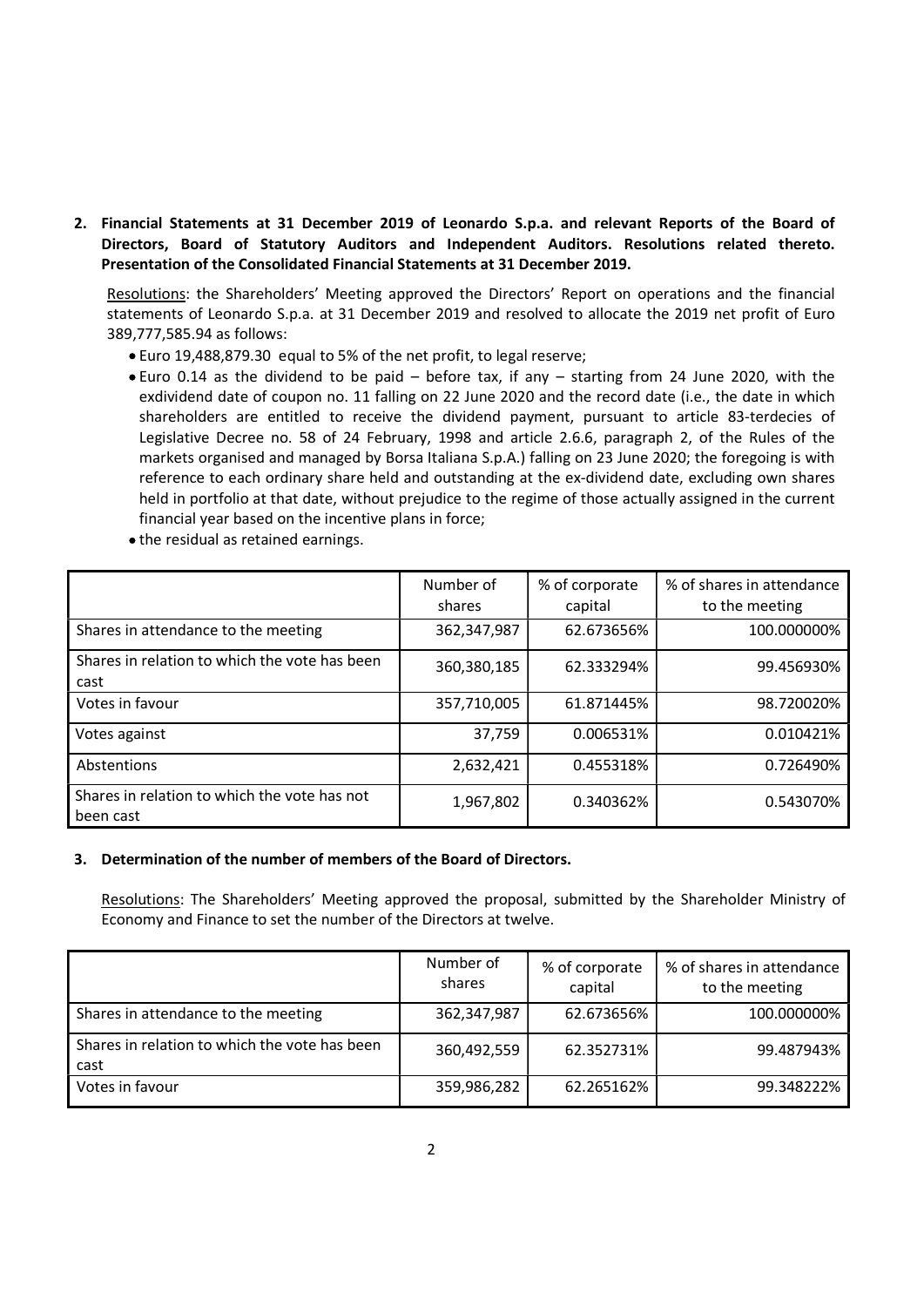| Votes against                                             | 506       | 0.000088% | 0.000140% |
|-----------------------------------------------------------|-----------|-----------|-----------|
| Abstentions                                               | 505,771   | 0.087481% | 0.139582% |
| Shares in relation to which the vote has not<br>been cast | 1,855,428 | 0.320925% | 0.512057% |

#### 4. Determination of the term of office of the Board of Directors.

Resolutions: The Shareholders' Meeting approved the proposal submitted by the Shareholder Ministry of Economy and Finance to set the term of the office of the Board of Directors to three financial years, this term expiring on the date of the Shareholders' Meeting convened to approve the Financial Statements at 31 December 2022.

|                                                           | Number of<br>shares | % of corporate<br>capital | % of shares in attendance<br>to the meeting |
|-----------------------------------------------------------|---------------------|---------------------------|---------------------------------------------|
| Shares in attendance to the meeting                       | 362,347,987         | 62.673656%                | 100.000000%                                 |
| Shares in relation to which the vote has been<br>cast     | 360,410,185         | 62.338483%                | 99.46521%                                   |
| Votes in favour                                           | 359,224,079         | 62.133328%                | 99.137871%                                  |
| Votes against                                             | 262,041             | 0.045324%                 | 0.072317%                                   |
| Abstentions                                               | 924,065             | 0.159831%                 | 0.255021%                                   |
| Shares in relation to which the vote has not<br>been cast | 1,937,802           | 0.335173%                 | 0.534790%                                   |

#### 5. Appointment of the members of the Board of Directors.

Resolutions: The Shareholders' Meeting resolved to appoint the new Board of Directors of the Company for the three-year period 2020-2022. The new Board of Directors is composed as follows: Luciano CARTA, Alessandro PROFUMO, Carmine AMERICA, Pierfrancesco BARLETTA, Elena COMPARATO, Paola GIANNETAKIS, Federica GUIDI, Maurizio PINNARÒ, Dario FRIGERIO, Marina RUBINI, Patrizia Michela GIANGUALANO, Ferruccio RESTA

|                                                       | Number of<br>shares | % of corporate<br>capital | % of shares in attendance<br>to the meeting |
|-------------------------------------------------------|---------------------|---------------------------|---------------------------------------------|
| Shares in attendance to the meeting                   | 362,347,987         | 62.673656%                | 100.000000%                                 |
| Shares in relation to which the vote has been<br>cast | 362,347,987         | 62.673656%                | 100.000000%                                 |
| Votes in favour of List no. 1 (*)                     | 206,809,234         | 35.770837%                | 57.074757%                                  |
| Votes in favour of List no. 2 (**)                    | 154,338,562         | 26.695227%                | 42.594017%                                  |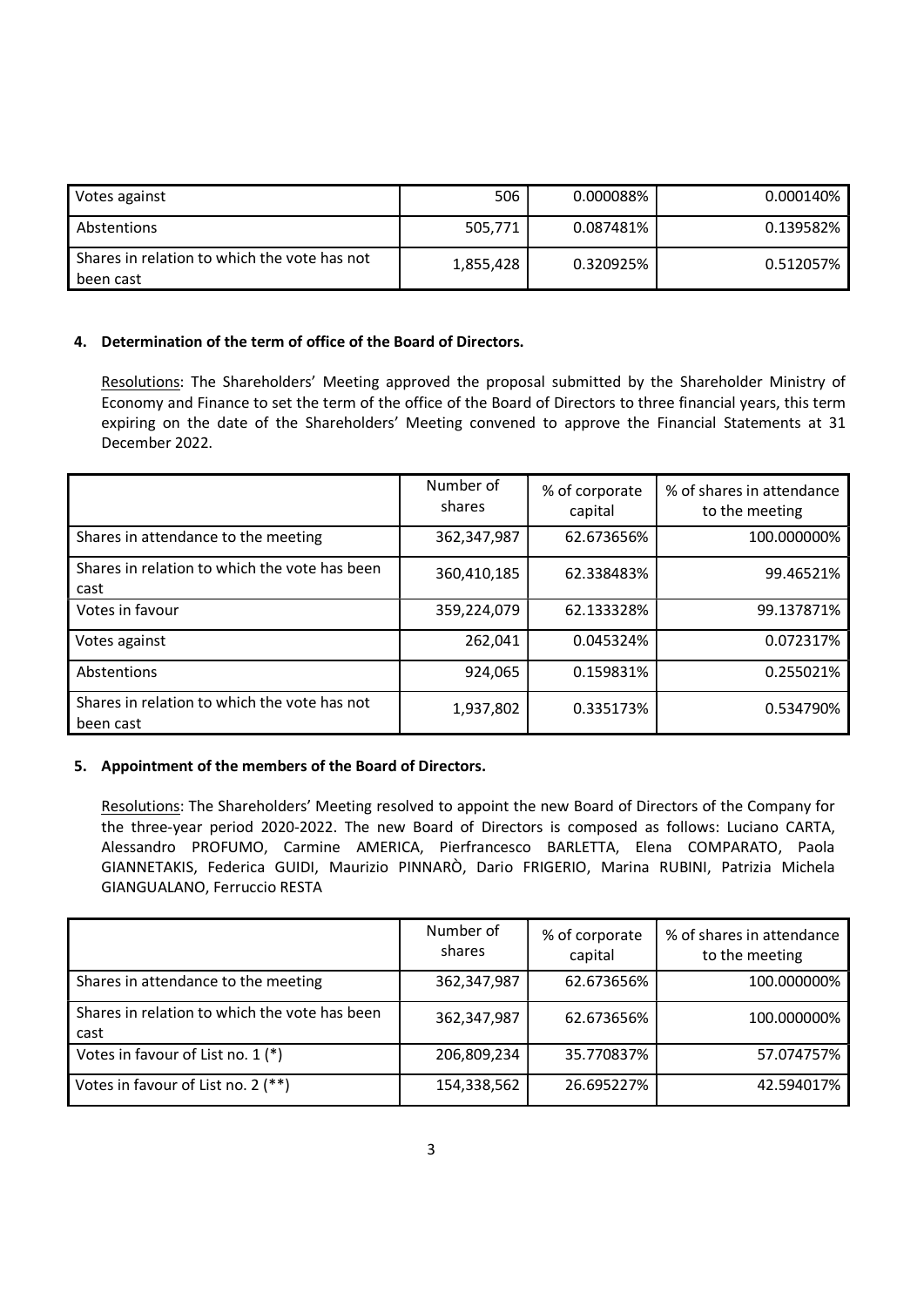| Votes against                                             | 1,115,668 | 0.192972% | 0.307900% |
|-----------------------------------------------------------|-----------|-----------|-----------|
| Abstentions                                               | 84.523    | 0.014620% | 0.023326% |
| Shares in relation to which the vote has not<br>been cast |           | 0.000000% | 0.000000% |

(\*) List submitted by the Ministry of Economy and Finance

(\*\*) List submitted by a Group of Investment Management Companies and Institutional Investors

#### 6. Appointment of the Chairman of the Board of Directors.

Resolutions: The Shareholders' Meeting approved the proposal submitted by the Shareholder Ministry of Economy and Finance to appoint Luciano CARTA as Chairman of the Board of Directors.

|                                                           | Number of<br>shares | % of corporate<br>capital | % of shares in attendance<br>to the meeting |
|-----------------------------------------------------------|---------------------|---------------------------|---------------------------------------------|
| Shares in attendance to the meeting                       | 362,347,987         | 62.673656%                | 100.000000%                                 |
| Shares in relation to which the vote has been<br>cast     | 360,380,185         | 62.333294%                | 99.456930%                                  |
| Votes in favour                                           | 353,994,305         | 61.228758%                | 97.694569%                                  |
| Votes against                                             | 1,616,394           | 0.279580%                 | 0.446089%                                   |
| Abstentions                                               | 4,769,486           | 0.824956%                 | 1.316272%                                   |
| Shares in relation to which the vote has not<br>been cast | 1,967,802           | 0.340362%                 | 0.543070%                                   |

#### 7. Determination of the remuneration of the Board of Directors.

Resolutions: The Shareholders' Meeting approved the proposal submitted by the Shareholder Ministry of Economy and Finance to set the remuneration of the Directors as follows: € 90,000 before-tax per year to the Chairman and € 80,000 before-tax per year to each of the other Directors.

|                                                       | Number of<br>shares | % of corporate<br>capital | % of shares in attendance<br>to the meeting |
|-------------------------------------------------------|---------------------|---------------------------|---------------------------------------------|
| Shares in attendance to the meeting                   | 362,347,987         | 62.673656%                | 100.000000%                                 |
| Shares in relation to which the vote has been<br>cast | 360,380,185         | 62.333294%                | 99.456930%                                  |
| Votes in favour                                       | 237,644,743         | 41.104312%                | 65.584673%                                  |
| Votes against                                         | 113,412,643         | 19.616460%                | 31.299372%                                  |
| Abstentions                                           | 9,322,799           | 1.612521%                 | 2.572886%                                   |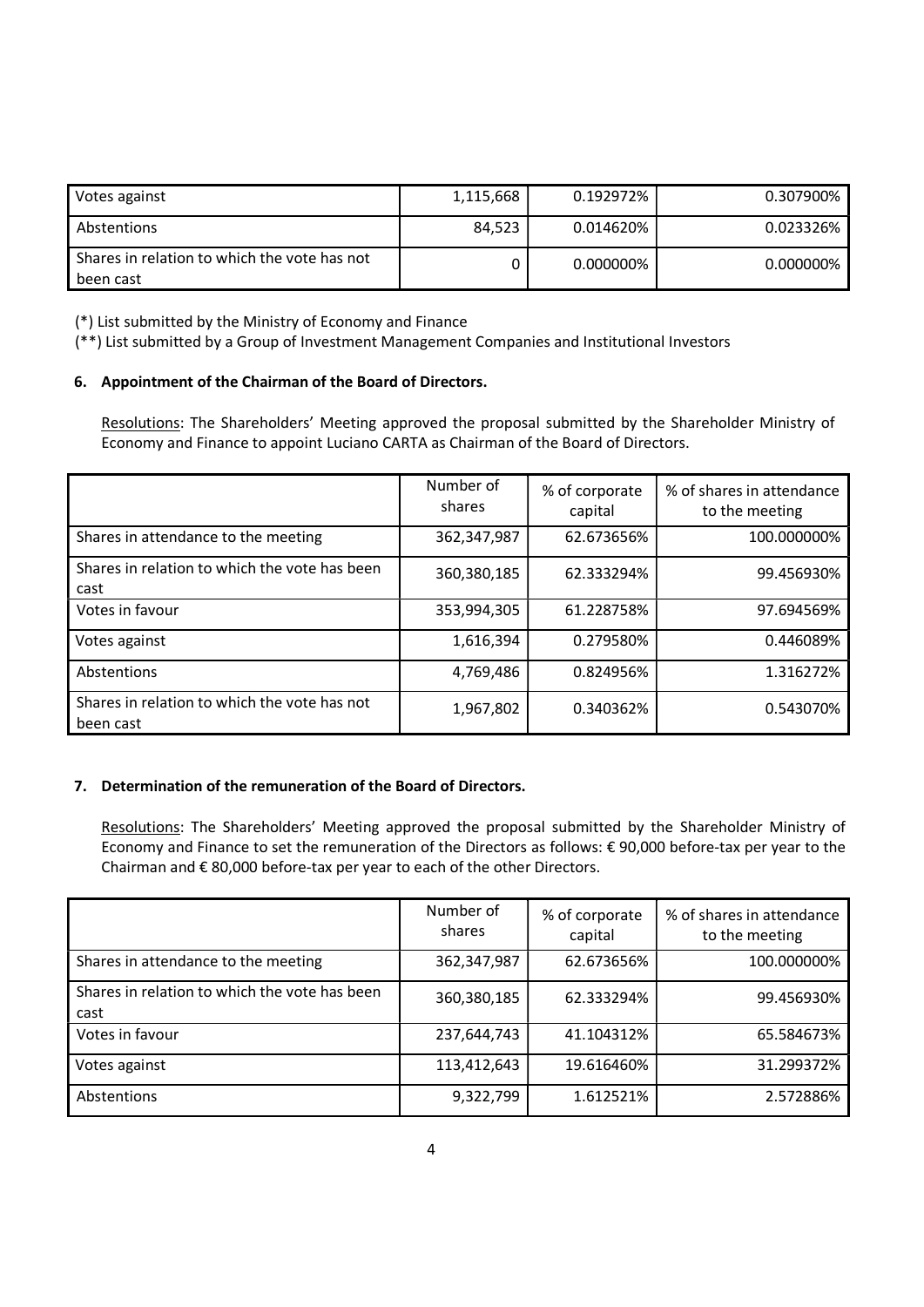| Shares in relation to which the vote has not | 802.'<br>1,967 | 0.340362% | 0.543070% |
|----------------------------------------------|----------------|-----------|-----------|
| been cast                                    |                |           |           |

### 8. Report on the policy regarding remuneration and fees paid: resolution on the first section pursuant to Art. 123-ter, paragraph 3-ter, of Legislative Decree No. 58/98.

Resolutions: The Shareholders' Meeting approved, with binding resolution, the first section of the "Report on the policy regarding remuneration and fees paid by Leonardo S.p.a."

|                                                           | Number of<br>shares | % of corporate<br>capital | % of shares in attendance<br>to the meeting |
|-----------------------------------------------------------|---------------------|---------------------------|---------------------------------------------|
| Shares in attendance to the meeting                       | 362,347,987         | 62.673656%                | 100.000000%                                 |
| Shares in relation to which the vote has been<br>cast     | 360,380,185         | 62.333294%                | 99.456930%                                  |
| Votes in favour                                           | 350,881,702         | 60.690385%                | 96.835560%                                  |
| Votes against                                             | 8,720,286           | 1.508308%                 | 2.406605%                                   |
| Abstentions                                               | 778,197             | 0.134601%                 | 0.214765%                                   |
| Shares in relation to which the vote has not<br>been cast | 1,967,802           | 0.340362%                 | 0.543070%                                   |

#### 9. Report on the policy regarding remuneration and fees paid: resolution on the second section pursuant to Art. 123-ter, paragraph 6, of Legislative Decree No. 58/98.

Resolutions: The Shareholders' Meeting approved, with non-binding resolution, the second section of the "Report on the policy regarding remuneration and fees paid by Leonardo S.p.a."

|                                                           | Number of<br>shares | % of corporate<br>capital | % of shares in attendance<br>to the meeting |
|-----------------------------------------------------------|---------------------|---------------------------|---------------------------------------------|
| Shares in attendance to the meeting                       | 362,347,987         | 62.673656%                | 100.000000%                                 |
| Shares in relation to which the vote has been<br>cast     | 360,380,185         | 62.333294%                | 99.456930%                                  |
| Votes in favour                                           | 263,480,410         | 45.572988%                | 72.714744%                                  |
| Votes against                                             | 96,121,828          | 16.625748%                | 26.527491%                                  |
| Abstentions                                               | 777,947             | 0.134558%                 | 0.214696%                                   |
| Shares in relation to which the vote has not<br>been cast | 1,967,802           | 0.340362%                 | 0.543070%                                   |